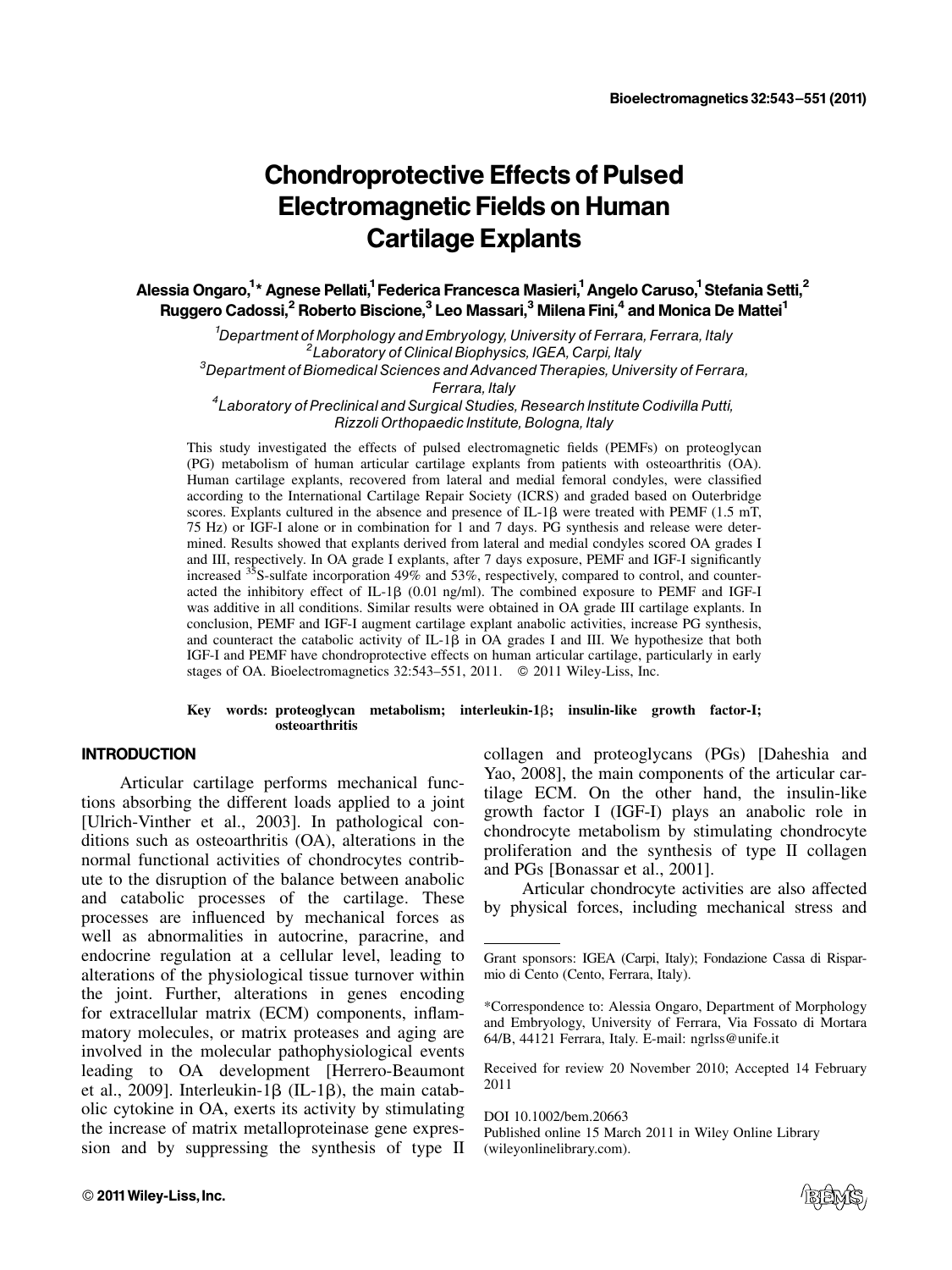strain [Bonassar et al., 2001], low-intensity ultrasounds [Parvizi et al., 2002], and low-frequency, lowenergy pulsed electromagnetic fields (PEMFs). In vitro studies have shown that PEMFs can stimulate human articular chondrocyte proliferation and increase the amount of cartilage ECM components in bovine articular explants and in pig chondrocytes cultured in collagen constructs [Pezzetti et al., 1999; De Mattei et al., 2001, 2003, 2004, 2007; Chang et al., 2010]. Furthermore, in vivo studies it has been reported that PEMFs stimulate PG synthesis in rats during endochondral ossification [Ciombor et al., 2002], and preserve the morphology of articular cartilage reducing lesion progression in the knee of OA guinea pigs [Ciombor et al., 2003; Fini et al., 2005b, 2008]. All of these data suggest that the exposure to PEMFs might be useful to preserve cartilage integrity and function. However, only a few studies investigated the effect of PEMFs on human cartilage cells [Pezzetti et al., 1999; De Mattei et al., 2001; Nicolin et al., 2007; Schmidt-Rohlfing et al., 2008]. PEMFs were able to increase cell proliferation, survival and the presence of collagen type II in human chondrocytes. In a study performed on human chondrocytes harvested from OA knee joints, PEMF exposure induced a slight, but not statistically significant enhancement of collagen II expression [Schmidt-Rohlfing et al., 2008]. Moreover, capacitively coupled electrical signals resulted in the upregulation of cartilage matrix protein expression and production, and the reduction of metalloproteinase expression in human OA cartilage explants [Brighton et al., 2008].

To our knowledge, there are no reports in the literature on the effect of PEMFs on cultured human articular cartilage explants. In this study, we investigated the effects of PEMF exposure on PG metabolism of human cartilage explants recovered from both femoral condyles of OA patients with cartilage degeneration more advanced in the medial condyle. The effect of PEMFs was also evaluated when IGF-I and IL-1 $\beta$  were added to the culture medium because they have profound effects on cartilage metabolism.

# MATERIALS AND METHODS

# **Patients**

Human cartilage samples from the femoral condyles were obtained from patients with various knee joint OA, undergoing total knee replacement  $(n = 13, 6$  male and 7 female; mean  $\pm$  SD age:  $69 \pm 3$  years). The patients provided written informed consent to their participation in the study. OA severity was scored according to the criteria of the American College of Rheumatology Diagnostic Subcommittee on Osteoarthritis. Cartilage samples were recovered from the lateral condyle of all patients, while the severe cartilage degeneration of the medial condyle recovered enough cartilage for the experiments from four patients only. By gross examination, in agreement with other authors [Acebes et al., 2009], we have not included samples from peripheral regions of cartilage because osteophytes may be present in these areas as a result of the remodeling process. Areas where subchondral bone was visible (International Cartilage Repair Society (ICRS) Grade 4) were not considered. Cartilage explants from individual patients were subdivided into two groups; one group was used for the histological analysis and the second group for cultures and exposure to PEMF. Cartilage was scored according to the ICRS grading based on the Outerbridge score [Kleemann et al., 2005], ranging from healthy cartilage (ICRS Grade 0) to the absence of cartilage with exposed subchondral bone (ICRS Grade 4).

## Cartilage Explant Cultures and Treatment **Conditions**

After surgery, cartilage was placed in Dulbecco's modified Eagle/Ham's F12 (DMEM/F12) medium (1:1) and antibiotics (penicillin 100 units/ml, streptomycin 0.1 mg/ml; Life Technologies, Paisley, UK). Full-thickness cartilage explants were obtained from the articular surface using a 4 mm dermal punch (Stiefel Laboratories, Milan, Italy) and cultured in multiwells (Nunc, Roskilde, Denmark;  $6.6 \times 6.6$  cm<sup>2</sup>, 1.6 cm diameter). Among the collected explants, we randomly subdivided them into two groups: untreated control group and treated group. Control explants were cultured in the base medium consisting of DMEM/F12 supplemented with 10% fetal bovine serum (FBS) and antibiotics (penicillin 100 units/ml, streptomycin 0.1 mg/ml), in the absence of PEMF, IGF-I and IL-1 $\beta$ . Treated explants were cultured in base medium in the presence of IGF-I (50 ng/ml) or increasing doses (0.01, 0.1, 1, 10, and 50 ng/ml) of IL-1 $\beta$ . Parallel cultures were exposed to the PEMF (75 Hz, 1.5 mT) during the entire culture period (1 or 7 day). Medium was changed at the beginning of the exposure (time 0) and at the third day. PEMF unexposed cultures were placed inside the same incubator at a distance where no difference from background magnetic field was observed when the PEMF generator was turned on. In each experiment, controls and treatments were performed with triplicate wells, each well containing three explants.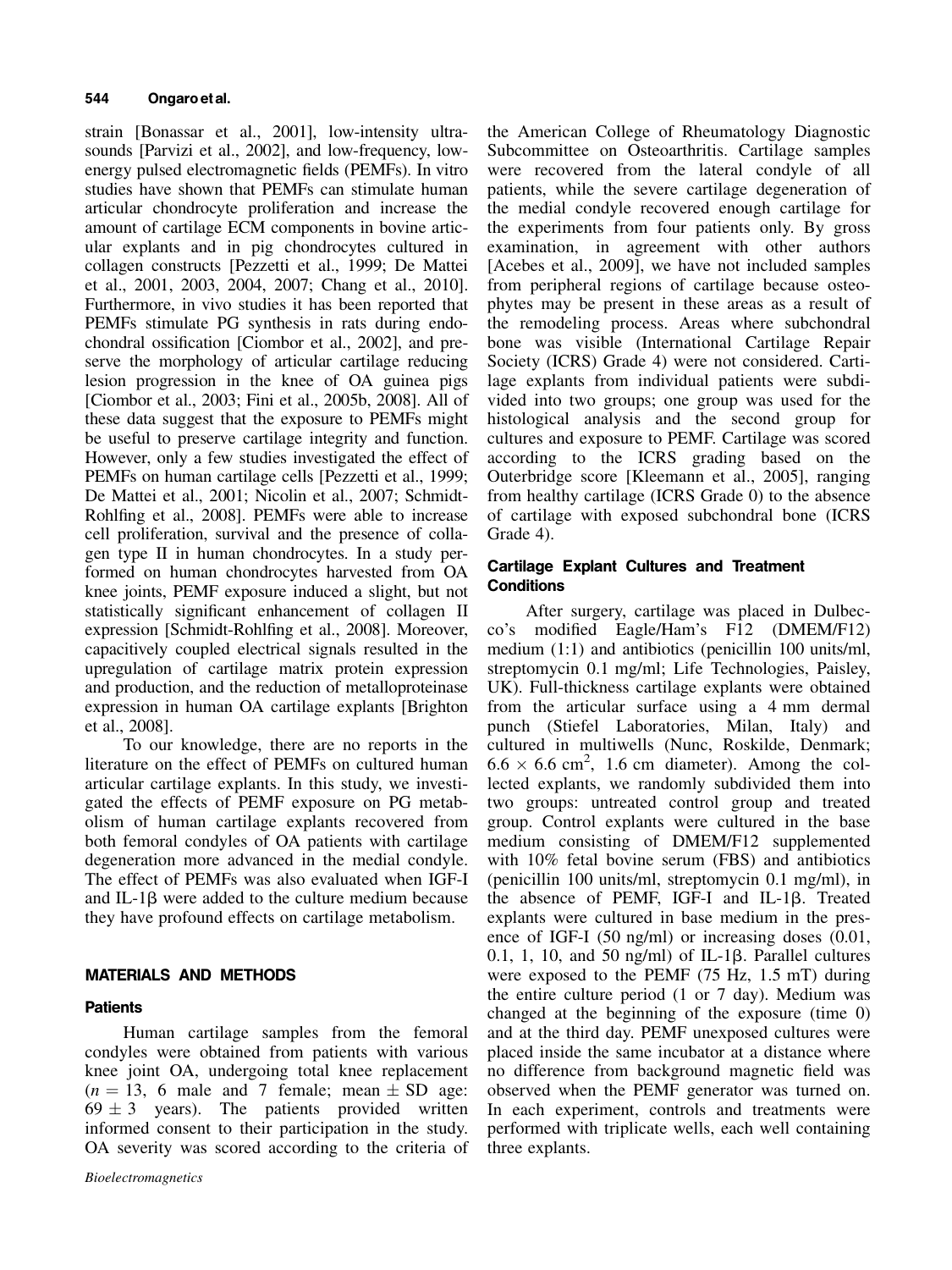## Characteristics of PEMF and Exposure Conditions

The PEMF generator system was the same one used in previous studies [De Mattei et al., 2001, 2003, 2004, 2009; Varani et al., 2008]. It consisted of a pair of circular Helmoltz coils of copper wire, placed opposite to each other and in a signal generator (IGEA, Carpi, Italy). The multiwell plates were placed between this pair of Helmoltz coils so that the plane of the coils was perpendicular to the multiwell plates. The power generator produced a pulsed signal with the following parameters: pulse duration of 1.3 ms and frequency of 75 Hz, yielding a duty cycle of 0.10.

The intensity peak of the magnetic field was 1.5 mT and it was detected between two coils from one side to the other using the Hall probe (HTD61- 0608-05-T, F.W. Bell, Sypris Solutions, Louisville, KY) of the gaussmeter (DG500, Laboratorio Elettrofisico, Milan, Italy), with a reading sensitivity of 0.2%. The induced electric field, as detected with a standard coil probe (50 turns, 0.5 cm internal diameter of the coil probe, 0.2 mm copper diameter), was 0.051 mV/cm. The shape of the induced electric field and its impulse length were kept constant. The intensity peak of the magnetic and induced electric field measured between the two coils had a maximum variation of 1% in the whole area in which the multiwell plate was placed. The specific PEMF characteristics were previously obtained from a dosimetry study [De Mattei et al., 2007].

Control cultures were maintained in the same incubator, placed at a distance from the coils where no difference from background magnetic field was observed when the PEMF generator was turned on. As in previous in vitro studies, we observed maximal PEMF effects at 24 h of stimulation [De Mattei et al., 2007]; cartilage explants were exposed to continuous PEMF for 1 or 7 days.

#### Quantification of PG Synthesis and Release

Proteoglycan synthesis was determined by radioactive sulfate incorporation into glycosaminoglycans (GAGs), which are biochemical components of PGs, during 1 or 7 days of culture, as previously reported [De Mattei et al., 2004]. Briefly,  $5 \mu$ Ci/ml of  $\text{Na}_{2}$ <sup>35</sup>SO<sub>4</sub> (2.2 mCi/ml; Amersham Pharmacia Biotech, Buckinghamshire, England) was added to the culture media of both unexposed and exposed explants at time 0 and when the medium was replaced (3rd day). After the radiolabeling, explants were rinsed and digested in 20 mM phosphate buffer (pH 6.8) containing 4 mg/ml papain (Sigma–Aldrich, Milan, Italy) at 60 °C for 12 h. The content of  ${}^{35}S$ -

labeled newly synthesized  $PGs$  ( $^{35}S-PGs$ ) was measured following precipitation of the <sup>35</sup>S-PGs with cetylpyridinium chloride (Sigma–Aldrich) and filtration onto glass fiber filters (Whatman GF/C, Whatman International, Maidstone England). Filters were dried and radioactivity was quantitated by liquid scintillation counting.

Proteoglycan release into culture media was determined as total sulfated GAGs using the dimethylmethylene blue (DMMB) assay, with shark chondroitin sulfate (CS) as the standard [De Mattei et al., 2004]. Values obtained in media collected at the 3rd and 7th day were added. PG synthesis and PG release data were normalized to the explant DNA content, measured fluorometrically by binding to Hoescht 33258 dye [Kim et al., 1988].

#### Assay for Lactate

Lactate concentration, a marker of the general metabolic activity of chondrocytes [De Mattei et al., 2003], was measured in the culture media of human cartilage explants. Lactate production was determined by the lactate oxidase/peroxidase method using a kit supplied by Catachem (Bridgeport, CT).

## Histological Analysis

Cartilage explants were fixed in a neutral buffered, isotonic formaline solution at  $4^{\circ}$ C overnight, embedded into paraffin, and sliced in  $5 \mu m$  serial slices using a hard-cutting microtome (RM2025, Leica Instruments, Nussloch, Germany). Slices were stained with haematoxylin and eosin for morphological observations and with Alcian blue (0.025 M  $MgCl<sub>2</sub>$ ) to assess for GAG content [Calvo et al., 2004].

#### Statistical Analysis

Analysis of data was done with Student's *t*-test because data was found to be parametric in configuration. When multiple comparisons were considered, Bonferroni correction was applied to determine statistical significance. Differences were considered significant at a value of  $P \leq 0.05$ . All data are reported as mean  $\pm$  SD of at least three independent experiments.

#### RESULTS

## Gross Examination and Histological Analysis of **Cartilage**

Cartilage degeneration and abrasion were evident in the specimens. In the lateral femoral condyles, cartilage degeneration was moderate, while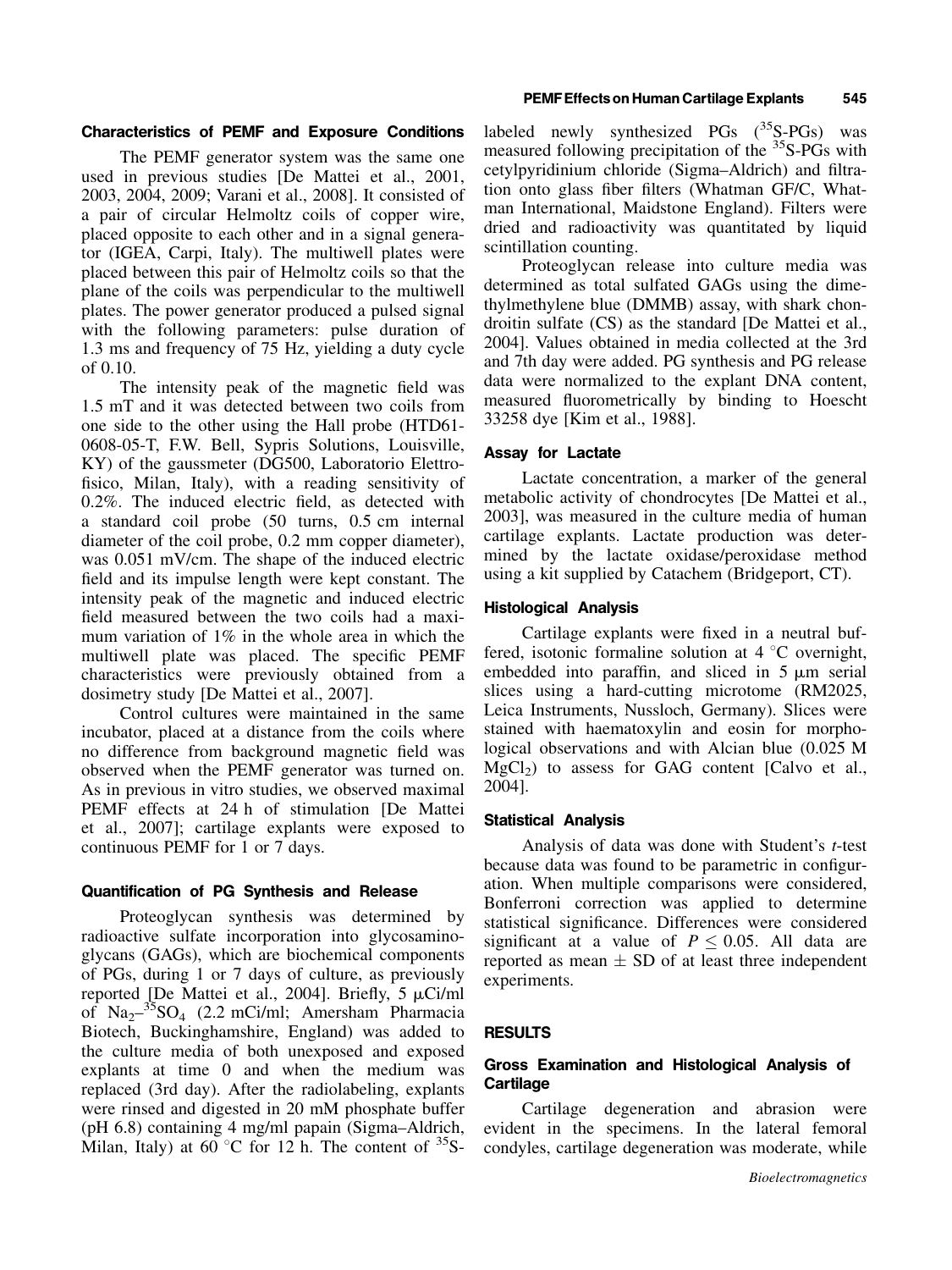#### 546 Ongaroet al.

in the medial femoral condyles the cartilage degeneration was extremely severe. In relation to ICRS grading based on the Outerbridge score, cartilage from medial condyle was scored grade III, and cartilage from lateral condyle was scored grade I. Accordingly, the histological analysis showed that specimens from the lateral femoral condyle had discrete superficial irregularities and mild cracks (Fig. 1A). Specimens from the medial femoral condyle had deep cracks penetrating to the middle zone with evident vertical fissures, and small pieces of matrix were free from the surface (Fig. 1B). Cell density was reduced and isolated clones were localized in the superficial and deep zones of the tissue and sometimes were demarcated by vertical and horizontal clefts in the matrix. Finally, progressive reduction in matrix Alcian blue staining correlated with the severity of OA (Fig. 1C,D).

# Effects of PEMF and IGF-I on PG Synthesis in Lateral Condyle Explants

The effects of PEMF exposure and IGF-I treatment alone or combined on PG synthesis, monitored as 35S-sulfate incorporation, were evaluated at 1 and 7 days of culture (Fig. 2). At day 1, PEMF and IGF-I alone did not significantly modify  $35$ S-sulfate incorporation. When PEMF and IGF-I were used in combination,  $35S$ -sulfate incorporation significantly increased 38% compared to control (Fig. 2A). At 7 days, both PEMF exposure and IGF-I treatment alone significantly increased  $35$ S-sulfate incorporation by 49% and 53% over control, respectively. The increase in  $35S$ -sulfate incorporation induced by PEMF in combination with IGF-I was 94% with respect to control, suggesting an addictive effect of the two treatments (Fig. 2B). Because PEMF and IGF-I alone induced significant effects only after 7 days of culture, this experimental time was selected for all subsequent experiments.

# Effects of PEMF and IGF-I on PG Synthesis in Lateral Condyle Explants Cultured in the Presence of IL-1 $\beta$

Preliminary experiments were performed to investigate the effects of increasing doses of  $IL-1\beta$ (from 0.01 to 50 ng/ml) on PG synthesis. IL-1 $\beta$  significantly reduced PG synthesis in a dose-dependent manner, as shown in Figure 3. A plateau effect was



Fig. 1. Photomicrographs of human articular cartilage stained with hematoxylin and eosin (A,B) and Alcian blue (C,D). Cartilage from lateral condyle OA grade I shows moderate surface irregularities (A,C). Cartilage from medial condyle OA grade III includes deep cracks with vertical fissures and surface disorganization (B,D). Progressive reduction of matrix staining intensity was found in OA grade III (D) compared to grade I cartilage (C). Original magnification  $\times$  100. [The color figure for this article is available online at wileyonlinelibrary.com.]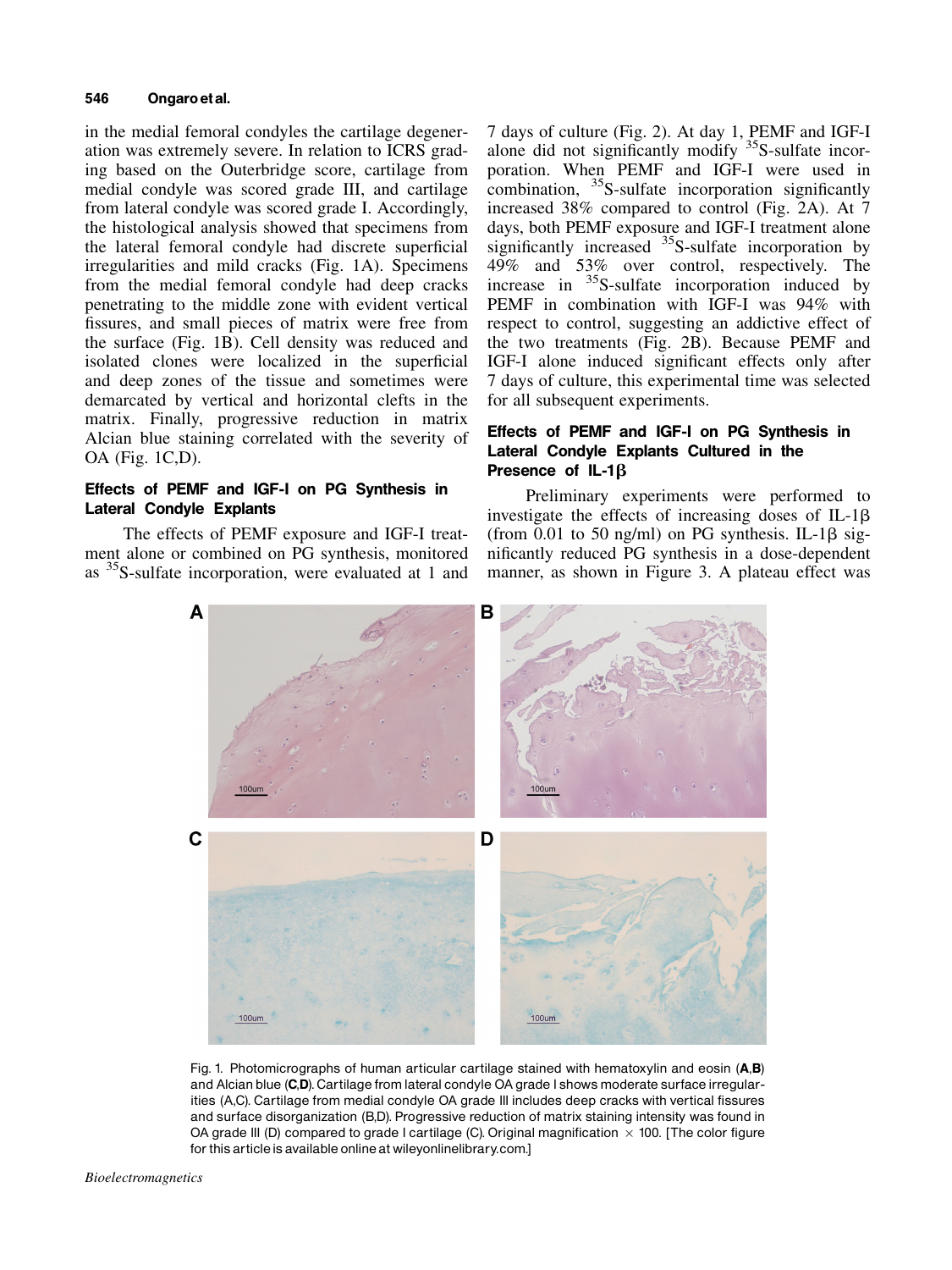

Fig. 2. Effects of PEMF and IGF-I on PG synthesis. Explants recovered from lateral condyles were treated for 1 (A) and 7 days (B). Each point was obtained from six independent experiments, each performed in triplicate. All data are expressed as means  $\pm$  SD. \*Statistically significant versus control;  $\degree$ statistically significant versus PEMF;  $#$  statistically significant versus IGF-I.

reached at the higher doses. Ten and fifty nanograms per milliliters of IL-1b reduced PG synthesis 87% and 83%, respectively. The analysis of lactate production in the culture media of explants at all IL-1 $\beta$ doses did not show any significant difference with respect to control (control lactate production  $=$  $303.64 \mu$ g lactate/ $\mu$ g DNA), suggesting that cells were metabolically active after  $IL-1\beta$  treatment (data not shown). In the subsequent experiments, two IL-1 $\beta$  concentrations were selected: the least (0.01 ng/ml) and most (10 ng/ml) efficient ones. Figure 4 shows the effect of PEMF and IGF-I on PG synthesis in explants cultured for 7 days in the presence of 0.01 or 10 ng/ml IL-1 $\beta$ . 0.01 ng/ml IL-1 $\beta$ reduced  $35$ S-sulfate incorporation 52% with respect to control explants. PEMF and IGF-I significantly limited the catabolic effect of 0.01 ng/ml IL-1 $\beta$  by increasing 35S-sulfate incorporation 26% and 24%, respectively. The contemporary exposure to PEMF and IGF-I enhanced  $^{35}$ S-sulfate incorporation 67% with respect to 0.01 ng/ml IL-1 $\beta$  treated cultures; in these experimental conditions, <sup>35</sup>S-sulfate incorporation was  $80\%$  of control cultures in which IL-1 $\beta$  was

PEMF Effects on Human Cartilage Explants 547



Fig. 3. Effect of increasing doses of  $IL-1\beta$  on PG synthesis in explants recovered from lateral condyles.  $IL-1\beta$  induces a doseresponse reduction on PG synthesis after 7 days treatment. Each point was obtained from three independent experiments, each performed in triplicate. All data are expressed as means  $\pm$  SD.<br>\*Statistically significant versus 0 ng/ml IL-1β dose; °statistically significant versus the previous  $IL-1\beta$ dose.

not added. When a concentration of 10 ng/ml IL-1 $\beta$ was used, no significant effect on  ${}^{35}S$ -sulfate incorporation was induced by PEMF exposure or IGF-I treatment alone or in combination.

## Effects of PEMF and IGF-I on PG Synthesis in Medial Condyle Explants

Explants could only be recovered from medial condyles in 4 of 13 patients. Because of the reduced amount of cartilage in these severely impaired cartilage explants, we limited our investigation to the effects of PEMF and IGF-I in basal conditions and



Fig. 4. Effects of PEMF and IGF-I on PG synthesis in explants recovered from lateral condyles treated with 0.01(gray) and 10 (black) ng/ml IL-1 $\beta$  in comparison to the control explants cultured in the absence of  $IL-1\beta$  (base medium; white). Each point was obtained from four independent experiments, each performed in triplicate. All data are expressed as means  $\pm$  SD. \*Statistically significant versus control; <sup>o</sup>statistically significant versus 0.01 ng/ ml IL-1 $\beta$ ; <sup>+</sup>statistically significant versus 0.01 ng/ml IL-1 $\beta$  in the presence of PEMF exposure; #statistically significant versus 0.01 ng/ml IL-1 $\beta$  in the presence of IGF-I.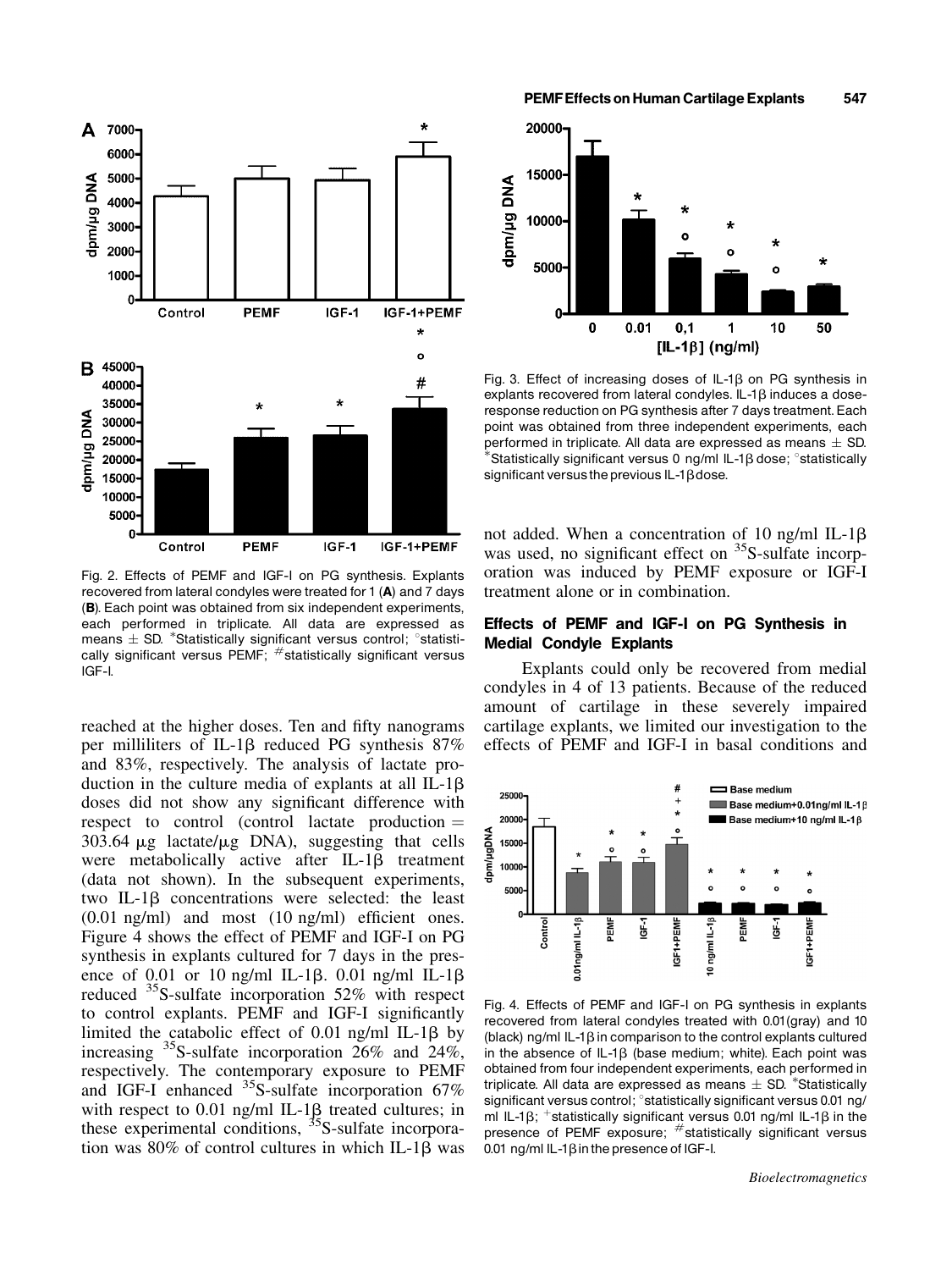

Fig. 5. Effects of PEMF and IGF-I on PG synthesis in explants recovered from medial condyles treated for 7 days.The cartilage explants were cultured in the absence (A) or presence (B) of 0.01 ng/ml IL-1 $\beta$ . Each point was obtained from four independent experiments, each performed in triplicate. All data are expressed as means  $\pm$  SD.  $^*$ Statistically significant versus control;  $^{\circ}$ statistically significant versus 0.01 ng/ml IL-1 $\beta$ ; +statistically significant versus PEMF; #statistically significant versus IGF-I.

in the presence of 0.01 ng/ml IL-1 $\beta$  (Fig. 5). Basal <sup>35</sup>S-sulfate incorporation was 28% lower than in lateral condyle explants. PEMF exposure and IGF-I treatment increased  $^{35}$ S-sulfate incorporation 56% and 47%, respectively, compared to control. The increase in  ${}^{35}S$ -sulfate incorporation was 86% when the two stimuli were used in combination (Fig. 5A). IL-1 $\beta$  at 0.01 ng/ml concentration induced a 53% reduction in 35S-sulfate incorporation with respect to explants cultured in the absence of IL-1 $\beta$  (Fig. 5B); this reduction was comparable to that observed in lateral condyle explants. PEMF and IGF-I limited the catabolic effect of IL-1 $\beta$ , increasing <sup>35</sup>S-sulfate incorporation by 35% and 25%, respectively. Also, in the presence of IL-1b when PEMF and IGF-I were used in combination, an addictive effect on  $35S$ sulfate incorporation was observed, yielding a 68% increase with respect to  $0.01$  ng/ml IL-1 $\beta$  treated explants.



Fig. 6. Effects of PEMF and IGF-I on PG release. Explants recovered from lateral condyles were treated with 0 (white), 0.01(gray) and 10 (black) ng/ml IL-1 $\beta$ . Each point was obtained from three independent experiments, each performed in triplicate. All data are expressed as means  $\pm$  SD. \*Statistically significant versus control;  $\textdegree$ statistically significant versus 0.01 ng/ml IL-1 $\beta$ .

## Effects of PEMF and IGF-I on Medium PG **Release**

Basal medium PG release in medial and lateral condyle cultures was not modified by PEMF and IGF-I alone or in combination. IL-1 $\beta$  induced a dose-dependent increase in PG release of 27% and 85% compared to control at 0.01 and 10 ng/ml IL- $1\beta$ , respectively. In the presence of IL-1 $\beta$ , PEMF, and IGF-I alone or combined did not significantly modify PG release with respect to IL-1 $\beta$ . Figure 6 shows the data on PG release observed in lateral condyle cultures.

## **DISCUSSION**

Preclinical research studies have shown that PEMFs favor the anabolic activity of chondrocytes and exert a significant chondroprotective effect on articular cartilage in animal models of spontaneous OA [Trock et al., 1994; Pezzetti et al., 1999; De Mattei et al., 2001, 2003, 2004, 2007; Jacobson et al., 2001; Ciombor et al., 2003; Fini et al., 2005b; Nicolin et al., 2007; Fini et al., 2005, 2008; Varani et al., 2008; Benazzo et al., 2008a]. In particular, in our previous studies performed on cartilage explants obtained from bovine joints, we showed that PEMF exposure influences the cartilage ECM metabolism by increasing PG synthesis [De Mattei et al., 2003, 2004]. Furthermore, we identified the optimal PEMF exposure conditions (exposure length, magnetic field amplitude, and pulse frequency) that could elicit the highest PG synthesis [De Mattei et al., 2007].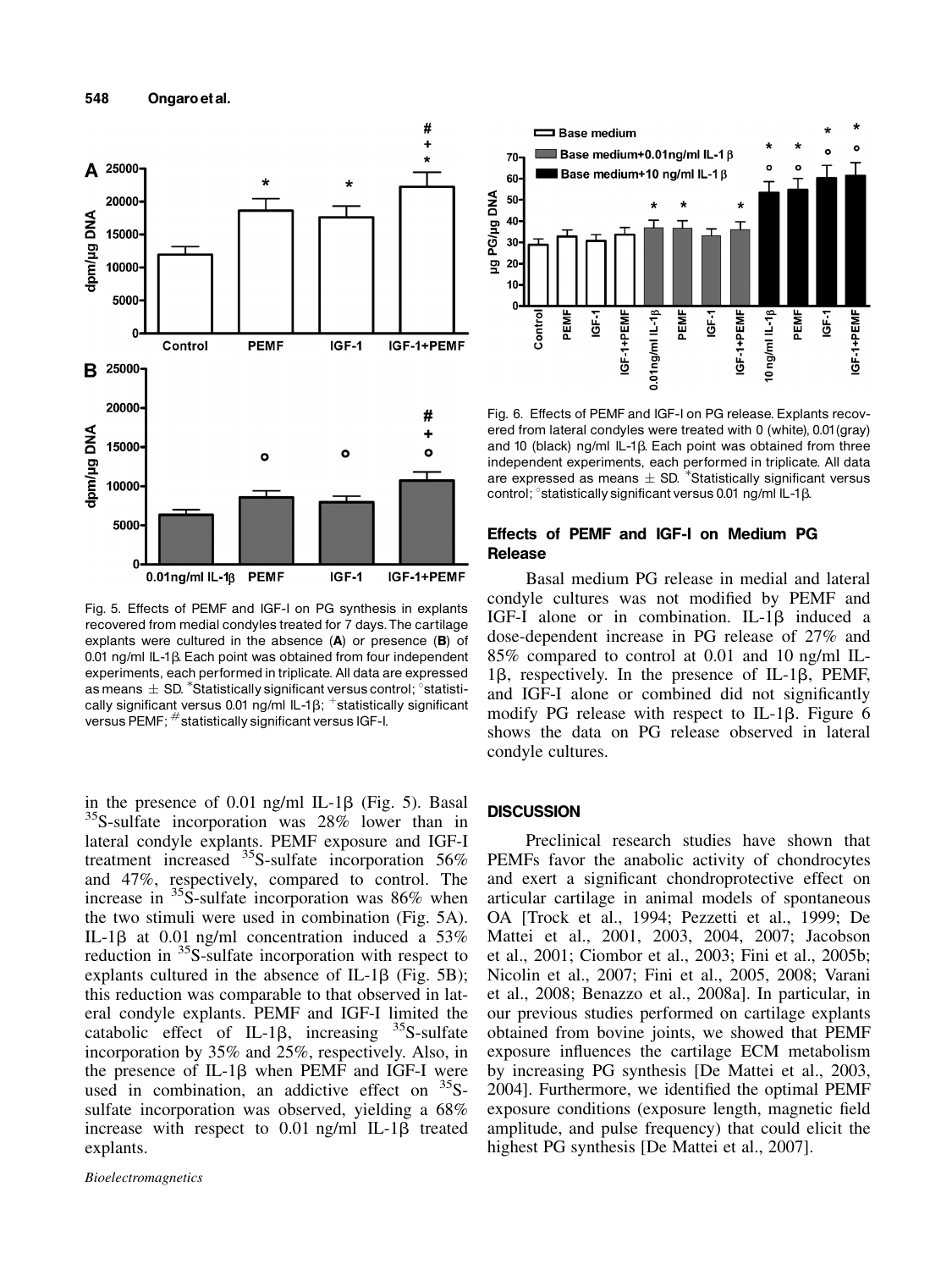In the present study we investigated, for the first time, the effects of PEMF (1.5 mT, 75 Hz) on PG metabolism of human cartilage explants recovered from both femoral condyles of patients affected with knee OA, also in the presence of the anabolic growth factor IGF-I and the catabolic cytokine IL-1 $\beta$ . Cartilage explants with different OA severity were used, however, no difference in the response to PEMF and IGF-I stimulation was observed among explants when the PG synthesis and the catabolic effects of  $IL-1\beta$ were evaluated. PEMF significantly increased PG synthesis after 7 days treatment, while after 1 day of stimulation, no statistically significant effect was observed. Notably, the PEMF-induced increase in PG synthesis was similar to that induced by IGF-I, indicating that PEMF exposure has an effect of the same magnitude of that induced by the main cartilage anabolic factor [Bonassar et al., 2001]. Furthermore, when we analyzed the response to PEMF and IGF-I used in combination, we observed that their anabolic effects were additive, suggesting that PEMF can act in concert with IGF-I. PEMF and IGF-I could also limit the catabolic effect, evaluated as inhibition of PG synthesis induced by  $0.01$  ng/ml IL-1 $\beta$ . This effect was more evident when PEMF and IGF-I were used in combination, yielding a 67% increase in PG synthesis compared to IL-1 $\beta$  treated explants. At 10 ng/ml IL-1b, PEMF, and IGF-I alone or combined could not limit the decrease in PG synthesis induced by the cytokine, suggesting that this dosage is already too high, at least in our model, to observe effects. This is in agreement with previous studies showing a dosedependent response of cartilage, evaluated as concentration of nitric oxide and prostaglandin E2 compared to the concentrations of both IL-1 $\beta$  and IGF-I [Peng et al., 2008]. Furthermore, the lack of an effect of IGF-I in the presence of 10 ng/ml IL-1 $\beta$  might be due to IGF-I desensitization, which is induced by high doses of IL-1 $\beta$  [Smeets et al., 2006]. Indeed, the dose of IL-1 $\beta$  (0.01 ng/ml) at which we found a significant effect of PEMF and IGF-I is in the range of IL-1 $\beta$ levels evaluated in the synovial fluid of OA patients [Hussein et al., 2008]. Finally, these observations suggest that the ability of PEMF to limit the catabolic effect of  $IL-1\beta$  on articular cartilage may be relevant, particularly in the early stages of OA, to prevent or delay cartilage degeneration.

Some studies address the possible connection between pro-inflammatory cytokines and apoptosis in OA cartilage [Kim et al., 2009; Weng et al., 2009]. Although we did not aim to evaluate chondrocyte apoptosis specifically in our study, we found that lactate production, a marker of the general metabolic activity of chondrocytes, was not modified at the

higher IL-1 $\beta$  doses (10 and 50 ng/ml) in comparison to control, suggesting that at these  $IL-1\beta$  doses, cells were still metabolically active and viable, in accordance with the report by Kim et al. [2009] in both normal and OA chondrocytes.

Overall, data of this study indicate that PEMFs stimulate anabolic activity of human cartilage explants. Nevertheless, the exposure length required to stimulate OA explants is significantly longer than that used in bovine explants [De Mattei et al., 2003, 2004]. This difference can be ascribed to differences in the cellularity and metabolism in OA cartilage.

In cartilage explants treated with PEMF and/or IGF-I, we also measured that the release of PG into the medium did not differ from control cartilage explants, both in OA grades I and III. Further, in the presence of  $0.01$  and  $10$  ng/ml IL-1 $\beta$ , PEMF, and IGF-I alone or in combination did not significantly modify the PG release induced by the cytokine. Our results confirm that both PEMF exposure and IGF-I treatment do not induce PG loss and/or the activation of catabolic events in human cartilage.

Previous studies concerning the mechanisms by which PEMF exposure can modulate cellular behavior suggest that the PEMF effects we have observed in chondrocytes may be mediated by an upregulation of the gene expression of members of the TGF- $\beta$ superfamily [Fini et al., 2005a] or genes of the ECM components [Fassina et al., 2006; Sollazzo et al., 2010], and/or the increase in specific cell membrane receptors, such as adenosine receptors, previously involved in GAG metabolism [Varani et al., 2008]. Further, recent evidence shows that the signal transduction networks induced by PEMF include phosphorilation of the insulin receptor substrate-1 (IRS-1), which mediates IGF signaling [Schnoke and Midura, 2007]. In this light, a potential mechanism to explain our results concerning the analogous effect of PEMF and IGF-I on PG synthesis might include the IRS-1 phosphorylation.

To our knowledge, this is the first study that analyses the effect of PEMF exposure in human cartilage explants showing that human chondrocytes are biologically responsive to PEMF action. Furthermore, the observation that PEMFs influence the chondrocyte activity in different OA grades suggests that human chondrocytes maintain susceptibility to PEMF during OA progression. To date, there are limited clinical studies examining the effects of PEMFs in humans, especially in patients affected by OA. However, the use of PEMFs after surgical procedures of the knee has been shown to shorten the recovery time, reduce the use of non-steroidal anti-inflammatory drugs and limit joint inflammatory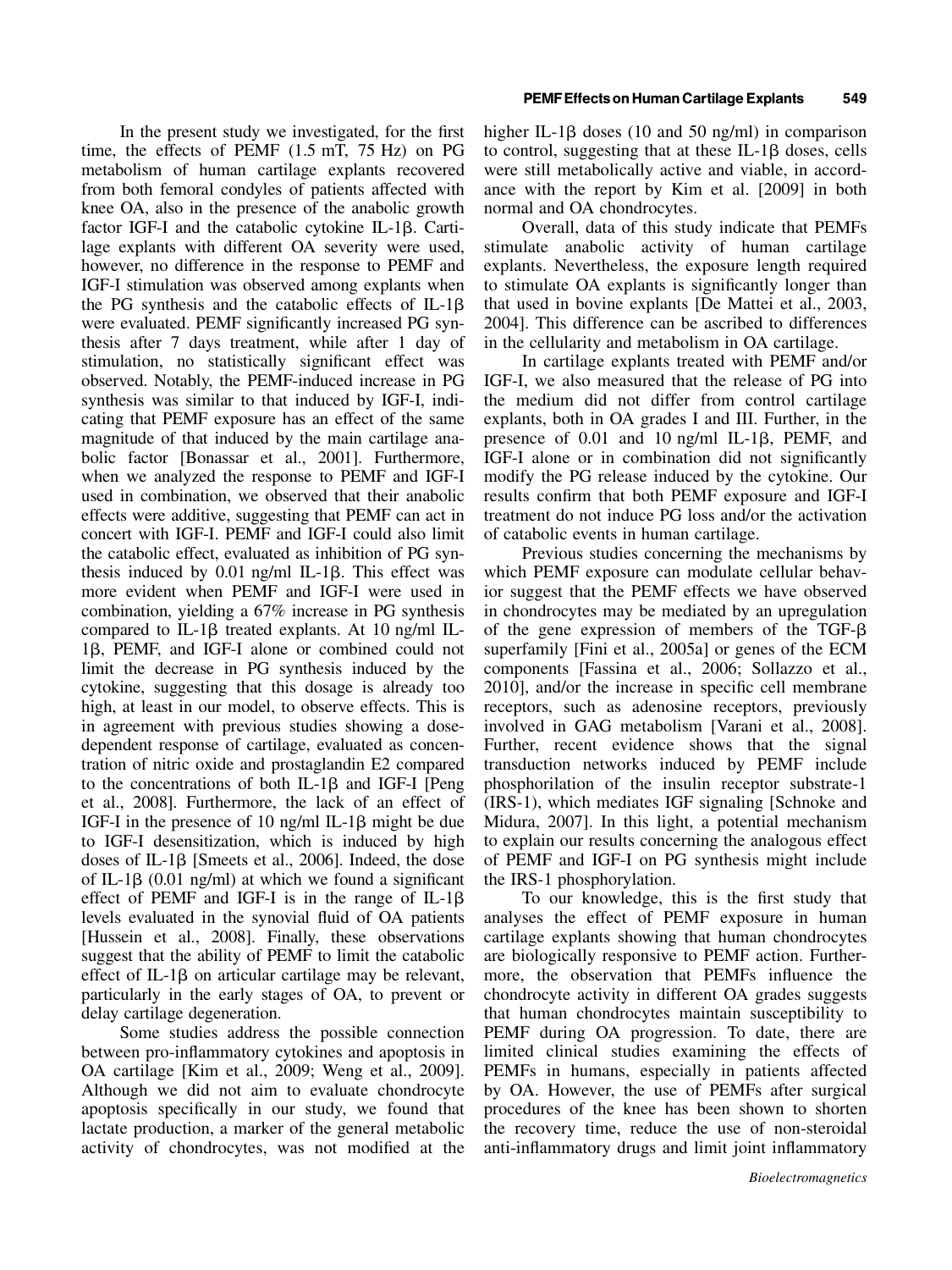#### 550 Ongaro et al.

reaction, finally protecting cartilage from the catabolic effect of joint inflammation [Zorzi et al., 2007; Benazzo et al., 2008b]. The anti-inflammatory effect of PEMF through the activity of the  $A2_A$ adenosine receptor agonist has been advocated to explain the chondroprotection observed in animal models of OA [Varani et al., 2008; De Mattei et al., 2009]. In conclusion, although the results of this study should be confirmed in a larger number of samples, we have shown that chondrocytes in human cartilage explants are sensitive to PEMF stimulation by increasing PG synthesis and limiting the catabolic effect of IL-1 $\beta$ . These results provide the scientific rationale to investigate whether PEMFs may play a role in preventing the progression of OA in patients, finally resulting in a chondroprotective activity.

#### ACKNOWLEDGMENTS

The authors would like to thank Dr Daniela Nardo and Dr Eros Magri of the Department of Experimental and Diagnostic Medicine, University of Ferrara, Italy, for the technical assistance.

#### **REFERENCES**

- Acebes C, Roman-Blas JA, Delgado-Baeza E, Palacios I, Herrero-Beaumont G. 2009. Correlation between arthroscopic and histopathological grading systems of articular cartilage lesions in knee osteoarthritis. Osteoarthritis Cartilage 17: 205–212.
- Benazzo F, Cadossi M, Cavani F, Fini M, Giavaresi G, Setti S, Cadossi R, Giardino R. 2008a. Cartilage repair with osteochondral autografts in sheep: Effect of biophysical stimulation with pulsed electromagnetic fields. J Orthop Res 26:631–642.
- Benazzo F, Zanon G, Pederzini L, Modonesi F, Cardile C, Falez F, Ciolli L, La Cava F, Giannini S, Buda R, Setti S, Caruso G, Massari L. 2008b. Effects of biophysical stimulation in patients undergoing arthroscopic reconstruction of anterior cruciate ligament: Prospective, randomized and double blind study. Knee Surg Sports Traumatol Arthrosc 16:595–601.
- Bonassar LJ, Grodzinsky AJ, Frank EH, Davila SG, Bhaktav NR, Trippel SB. 2001. The effect of dynamic compression on the response of articular cartilage to insulin-like growth factor-I. J Orthop Res 19:11–17.
- Brighton CT, Wang W, Clark CC. 2008. The effect of electrical fields on gene and protein expression in human osteoarthritic cartilage explants. J Bone Joint Surg 90:833– 848.
- Calvo E, Palacios I, Delgado E, Sanchez-Pernaute O, Largo R, Egido J, Herrero-Beaumont G. 2004. Histopathological correlation of cartilage swelling detected by magnetic resonance imaging in early experimental osteoarthritis. Osteoarthritis Cartilage 12:878–886.
- Chang CH, Loo ST, Liu HL, Fang HW, Lin HY. 2010. Can low frequency electromagnetic field help cartilage tissue engineering? J Biomed Mater Res A 92:843–851.
	-
- *<u>Bioelectromagnetics</u>*

Bioelectromagnetics

- Ciombor DM, Lester G, Aaron RK, Neame P, Caterson B. 2002. Low frequency EMF regulates chondrocyte differentiation and expression of matrix proteins. J Orthop Res 20:40–50.
- Ciombor DM, Aaron RK, Wang S, Simon B. 2003. Modification of osteoarthritis by pulsed electromagnetic field–a morphological study. Osteoarthritis Cartilage 11:455–462.
- Daheshia M, Yao JQ. 2008. The interleukin 1 beta pathway in the pathogenesis of osteoarthritis. J Rheumatol 35:2306– 2312.
- De Mattei M, Caruso A, Pezzetti F, Pellati A, Stabellini G, Sollazzo V, Traina GC. 2001. Effects of pulsed electromagnetic fields on human articular chondrocyte proliferation. Connect Tissue Res 42:269–279.
- De Mattei M, Pasello M, Pellati A, Stabellini G, Massari L, Gemmati D, Caruso A. 2003. Effects of electromagnetic fields on proteoglycan metabolism of bovine articular cartilage explants. Connect Tissue Res 44:154–159.
- De Mattei M, Pellati A, Pasello M, Ongaro A, Setti S, Massari L, Gemmati D, Caruso A. 2004. Effects of physical stimulation with electromagnetic field and insulin growth factor-I treatment on proteoglycan synthesis of bovine articular cartilage. Osteoarthritis Cartilage 12:793–800.
- De Mattei M, Fini M, Setti S, Ongaro A, Gemmati D, Stabellini G, Pellati A, Caruso A. 2007. Proteoglycan synthesis in bovine articular cartilage explants exposed to different low-frequency low-energy pulsed electromagnetic fields. Osteoarthritis Cartilage 15:163–168.
- De Mattei M, Varani K, Masieri FF, Pellati A, Ongaro A, Fini M, Cadossi R, Vincenzi F, Borea PA, Caruso A. 2009. Adenosine analogs and electromagnetic fields inhibit prostaglandin E2 release in bovine synovial fibroblasts. Osteoarthritis Cartilage 17:252–262.
- Fassina L, Visai L, Benazzo F, Benedetti L, Calligaro A, De Angelis MG, Farina A, Maliardi V, Magenes G. 2006. Effects of electromagnetic stimulation on calcified matrix production by SAOS-2 cells over a polyurethane porous scaffold. Tissue Eng 12:1985–1999.
- Fini M, Giavaresi G, Carpi A, Nicolini A, Setti S, Giardino R. 2005a. Effects of pulsed electromagnetic fields on articular hyaline cartilage: Review of experimental and clinical studies. Biomed Pharmacother 59:388–394.
- Fini M, Giavaresi G, Torricelli P, Cavani F, Setti S, Cane V, Giardino R. 2005b. Pulsed electromagnetic fields reduce knee osteoarthritic lesion progression in the aged Dunkin Hartley guinea pig. J Orthop Res 23:899–908.
- Fini M, Torricelli P, Giavaresi G, Aldini NN, Cavani F, Setti S, Nicolini A, Carpi A, Giardino R. 2008. Effect of pulsed electromagnetic field stimulation on knee cartilage, subchondral and epyphiseal trabecular bone of aged Dunkin Hartley guinea pigs. Biomed Pharmacother 62:709–715.
- Herrero-Beaumont G, Roman-Blas JA, Castaneda S, Jimenez SA. 2009. Primary osteoarthritis no longer primary: Three subsets with distinct etiological, clinical, and therapeutic characteristics. Semin Arthritis Rheum 39:71–80.
- Hussein MR, Fathi NA, El-Din AM, Hassan HI, Abdullah F, Al-Hakeem E, Backer EA. 2008. Alterations of the  $CD4+$ , CD8+ T cell subsets, interleukins-1 beta, IL-10, IL-17, tumor necrosis factor-alpha and soluble intercellular adhesion molecule-1 in rheumatoid arthritis and osteoarthritis: Preliminary observations. Pathol Oncol Res 14: 321–328.
- Jacobson JI, Gorman R, Yamanashi WS, Saxena BB, Clayton L. 2001. Low-amplitude, extremely low frequency magnetic fields for the treatment of osteoarthritic knees: A double-